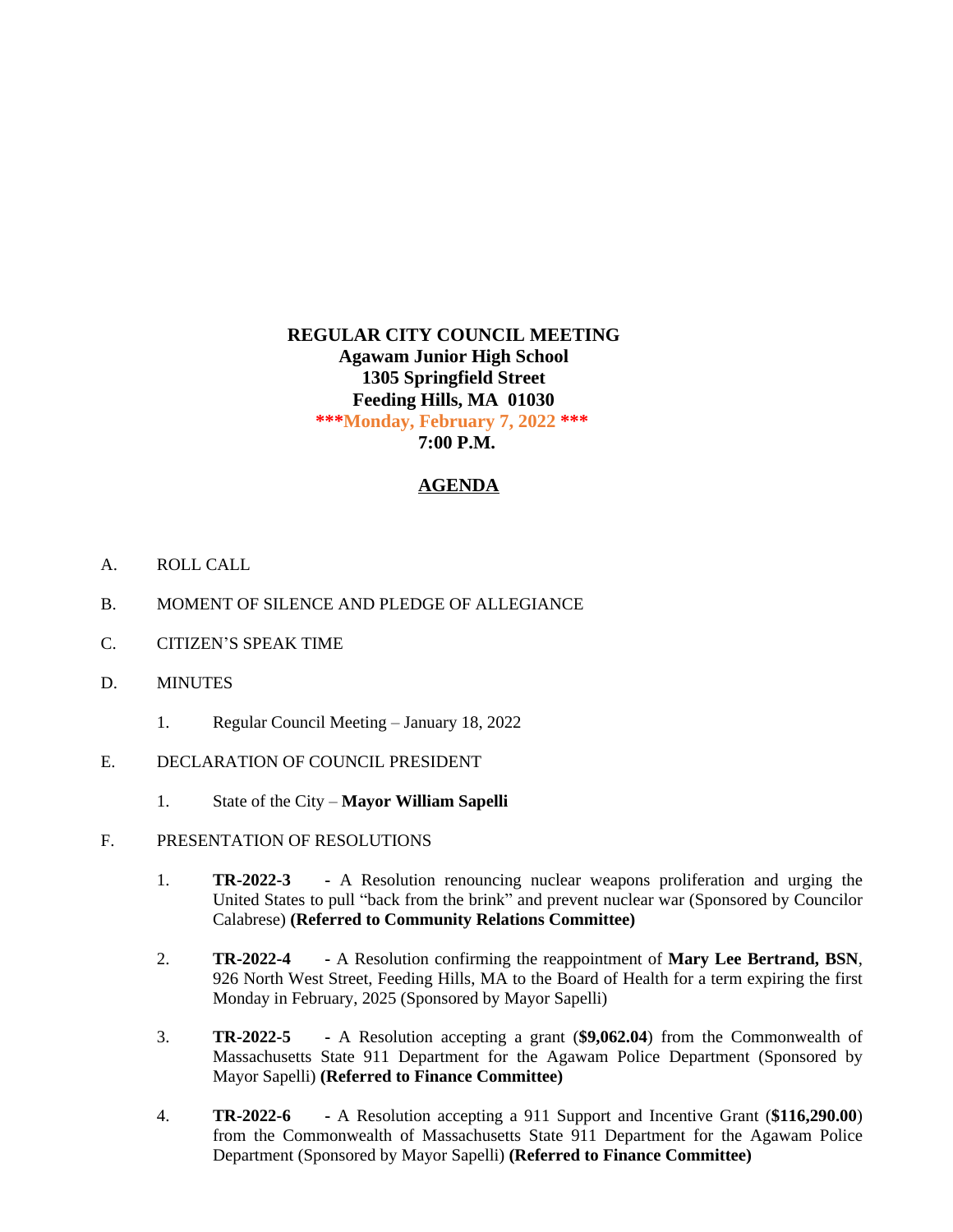- 5. **TR-2022-7 -** A Resolution confirming the reappointment of **Gladys L. Fernandez-Largay, MD**, 187 Edgewater Road, Agawam, MA to the Board of Health for a term expiring the first Monday in February, 2025 (Sponsored by Mayor Sapelli)
- 6. **TR-2022-8 -** A Resolution accepting a donation in the amount of Forty Two Dollars and Forty Four Cents (**\$42.22**) from the Bonavita Committee (Sponsored by Mayor Sapelli) **(Referred to Finance Committee)**
- 7. **TR-2022-9 -** A Resolution to appropriate and authorize borrowing in the amount of Three Million and Three Hundred Thousand Dollars (**\$3,300,000.00**) in order to refund existing bonds pursuant to M.G.L. Chapter 44, §21A (Sponsored by Mayor Sapelli) **(Referred to Finance Committee)**
- 8. **TR-2022-10 -** A Resolution to accept M.G.L Chapter 60, §15B to establish a Tax Title Collection Revolving Fund (Sponsored by Mayor Sapelli) **(Referred to Finance Committee)**

# G. ELECTIONS

### H. PUBLIC HEARINGS

1. **TOR-2022-1 (PH-2022-1) -** An Ordinance to amend the Code of the Town of Agawam Zoning Ordinance regarding Drive-In and Drive-Through restaurants (Sponsored by Mayor Sapelli) (Two Readings Required) – **Public Hearing Date for Mar 7, 2022 (Referred to Legislative Committee)**

### I. OLD BUSINESS

- 1. **TOR-2022-2 -** An Ordinance amending Chapter 33 of the Code of the Town of Agawam by establishing a Tax Title Revolving Account (Sponsored by Mayor Sapelli) (**1** of 2 Readings) **(Referred to Finance Committee)**
- 2. **TO-2022-5 -** An Order granting or renewing a Class 2 Dealer's LICENSE to **57 Auto, LLC,** 371 South Westfield Street, Feeding Hills, MA (Clerk) **(Referred to Administrative Committee)**

### J. NEW BUSINESS

- 1. **TR-2022-11 -** A Resolution confirming the appointment of **Joanne Brown**, 10 Alfred Court, Agawam, MA to the Agawam Housing Authority to a term expiring the second Monday in January, 2027 (Sponsored by Mayor Sapelli)
- 2. **TR-2022-12 -** A Resolution accepting a grant in the amount of Twelve Thousand and Nine Hundred and Twenty Three Dollars and Seventy Nine Cents (**\$12,923.79**) from the Executive Office of Public Safety and Security and Department of Fire Services to the Town of Agawam Fire Department for Safety Equipment (Sponsored by Mayor Sapelli)
- 3. **TR-2022-13 -** A Resolution confirming the reappointment of **Frank C. Pignatare,** 685 Suffield Street, Agawam, MA to the Agawam Veterans Council to a term expiring April 1, 2025 (Sponsored by Mayor Sapelli)
- 4. **TR-2022-14 -** A Resolution confirming the reappointment of **Aldo Mancini,** 482 South West Street, Feeding Hills, MA to the Agawam Veterans Council to a term expiring April 1, 2025 (Sponsored by Mayor Sapelli)